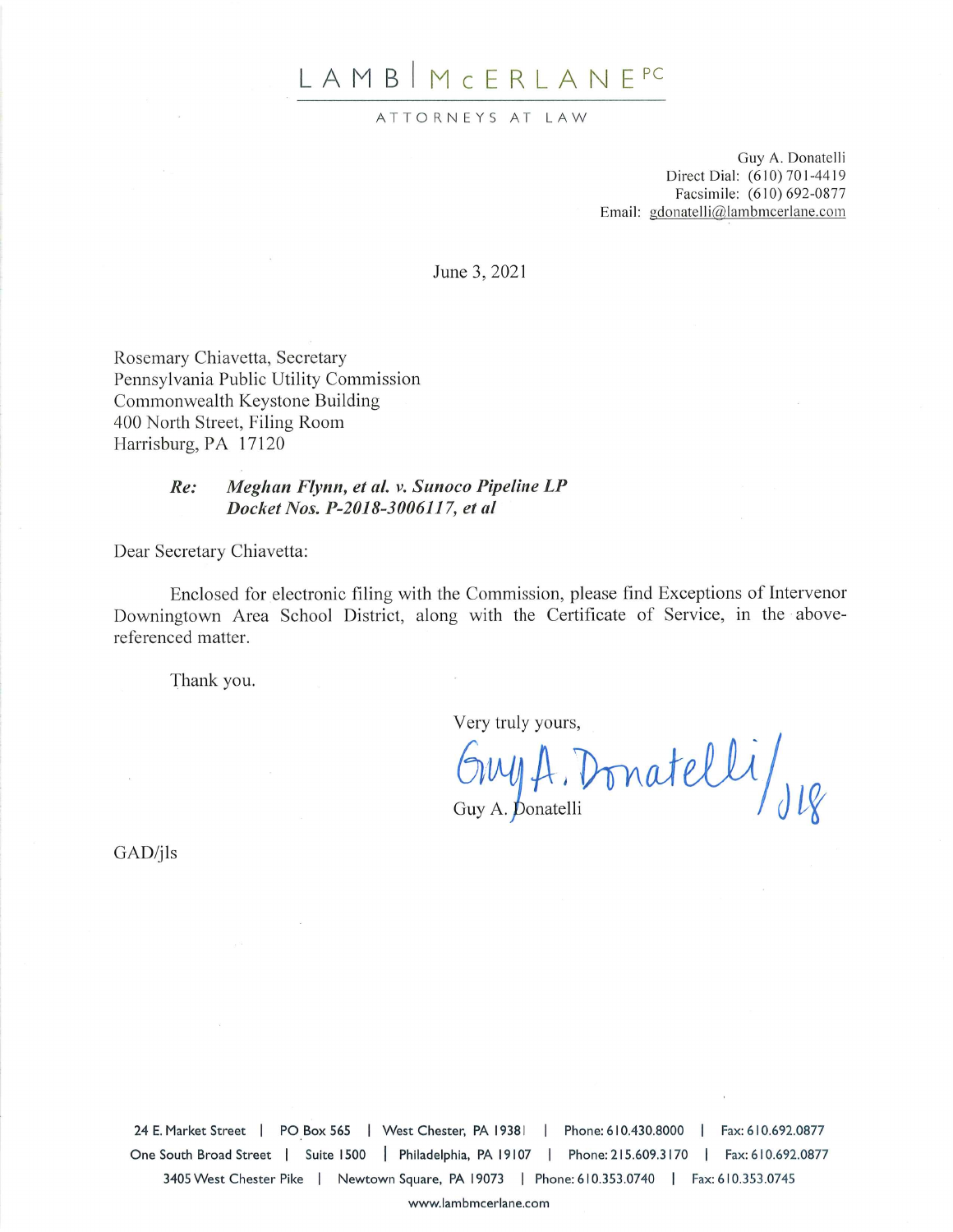## **BEFORE THE**

## **PENNSYLVANIA PUBLIC UTILITY COMMISSION**

|                | Docket No. P-2018-3006117 |
|----------------|---------------------------|
|                | Docket No. C-2018-3006116 |
| $\ddot{\cdot}$ | Docket No. C-2018-3005025 |
|                | Docket No. C-2019-3006898 |
| $\ddot{\cdot}$ | Docket No. C-2019-3006905 |
| ٠              | Docket No. C-2018-3003605 |
|                |                           |
|                |                           |

## **EXCEPTIONS OF INTERVENOR THE DOWNINGTOWN AREA SCHOOL DISTRICT**

Intervenor, the Downingtown Area School District, respectfully submits these Exceptions

to the April 9, 2021 Initial Decision pursuant to the correspondence of Secretary Rosemary

Chiavetta to all parties dated April 23, 2021, and in accordance with 52 Pa. Code §5.533.

Respectfully submitted,

## **LAMB MCERLANE PC**

By: \_\_\_*/s/ Guy A. Donatelli* Guy A. Donatelli Attorney I.D. # 44205 gdonatelli@lambmcerlane.com 24 East Market Street, P.O. Box 565 West Chester, Pennsylvania 19381-0565 (610) 701-4419 *Attorneys for Intervenor the Downingtown Area School District*

Dated: June 3, 2021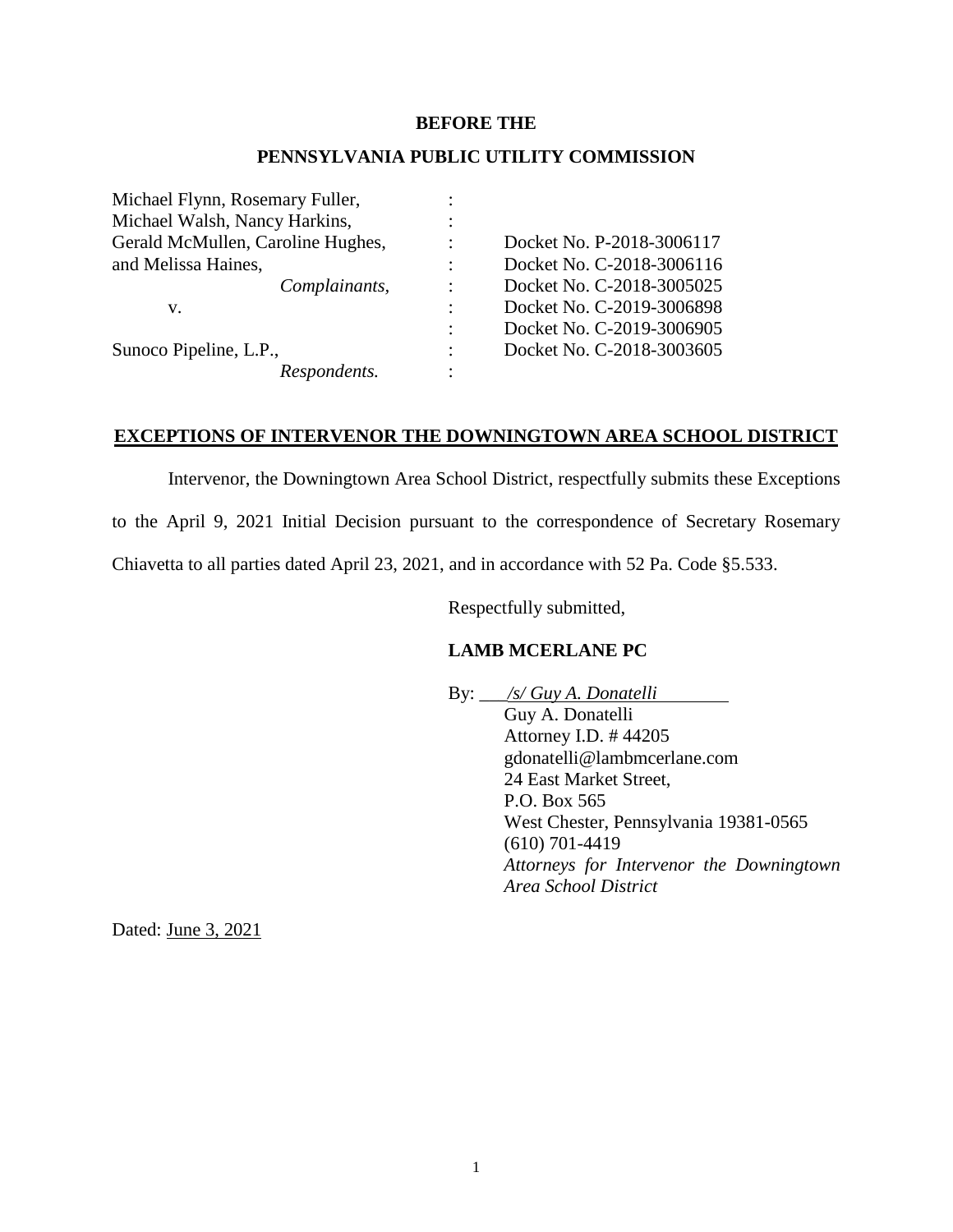## **TABLE OF CONTENTS**

| A. Downingtown's Exception $1$ – The financial responsibilities for the expenses incurred<br>the relief ordered by the Initial Decision should be clarified to place that obligation on |
|-----------------------------------------------------------------------------------------------------------------------------------------------------------------------------------------|
| B. Downingtown's Exception $2$ – The relief ordered by the Initial Decision should be                                                                                                   |
|                                                                                                                                                                                         |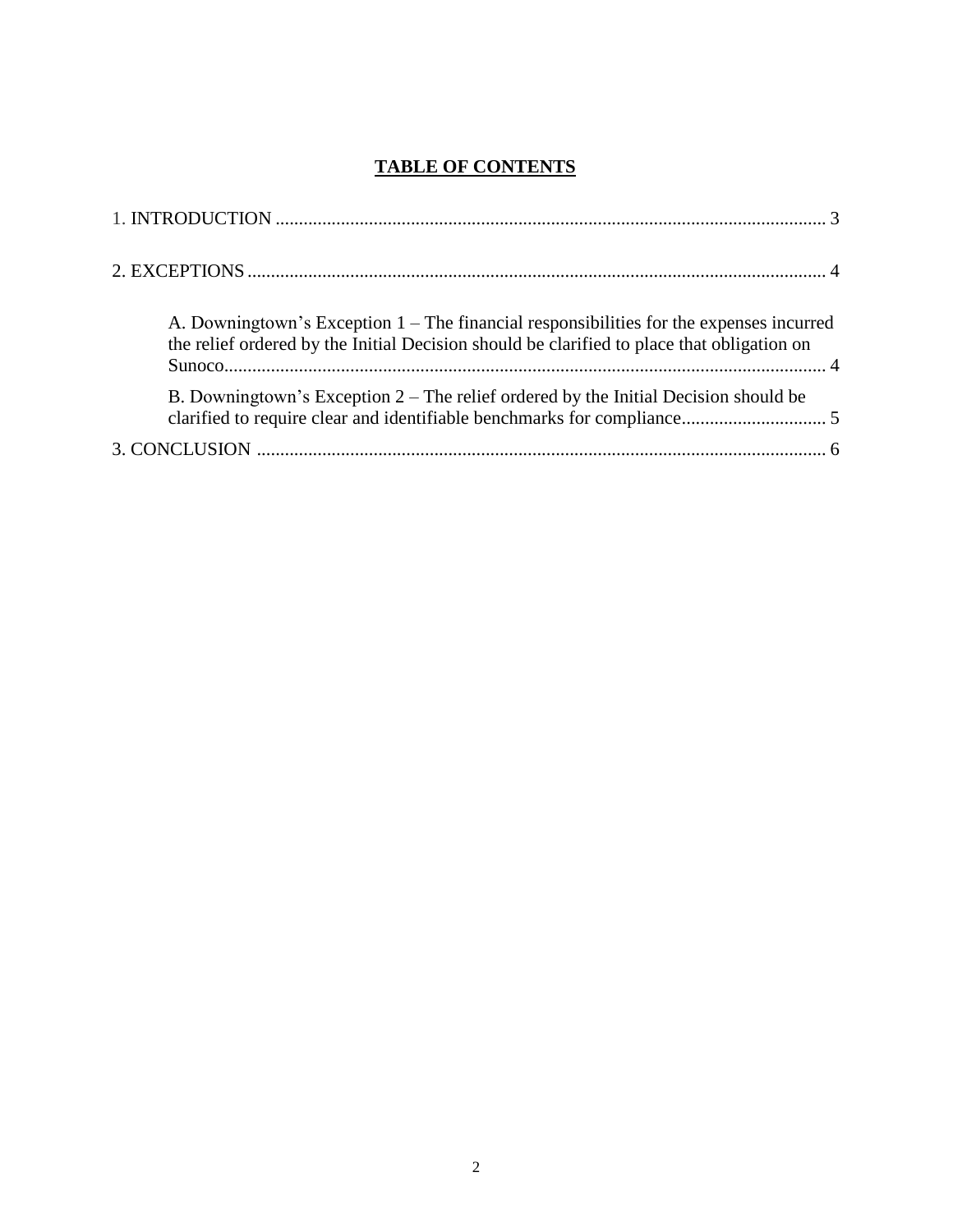#### **I. INTRODUCTION**

On April 9, 2021, the Honorable Elizabeth H. Barnes issued the Initial Decision in the abovecaptioned matter.<sup>1</sup> Intervenor Downingtown Area School District had sought relief for the benefit of the residents, students, families and staff of the district placed at risk as a result of Sunoco's pipeline operations within close proximity of its schools. The Downingtown Area School District sought to reduce, through its requested relief, the risks posed by the transportation of HVL's by Sunoco through its community and to secure information and planning assistance which would enhance the public safety concerns of the Downingtown Area School District. The Initial Decision appropriately identifies and orders a number of well-reasoned and enforceable measures which markedly increase the safety to the Downingtown Area School District community and its most at-risk population.

The Downingtown Area School District takes two exceptions with one area of the Initial Decision. It must be preliminarily noted that the Downingtown Area School District recognizes the public safety benefits the Initial Decision confers upon the District and other similarly situated municipalities. The Initial Decision, at Ordering Paragraphs 17 through 19 (pages 201- 202), quite appropriately, provides the following relief:

> *17. That Sunoco Pipeline, L.P. is directed to contact the West Chester Area School District, Twin Valley School District, Downingtown Area School District, and Rose Tree Media School District, within thirty (30) days of the date of entry of a Final Order for the purpose of scheduling public awareness/education meetings to be held in each School District.*

> *18. That absent exigent circumstances, Sunoco Pipeline, L.P. is directed to appear at the scheduled meetings referenced in Ordering Paragraph Nos. 15 and 16, and discuss additional communications and training (including establishment*

 $\mathbf{1}$ 

All references in this submission refer to the non-proprietary version of the Initial Decision.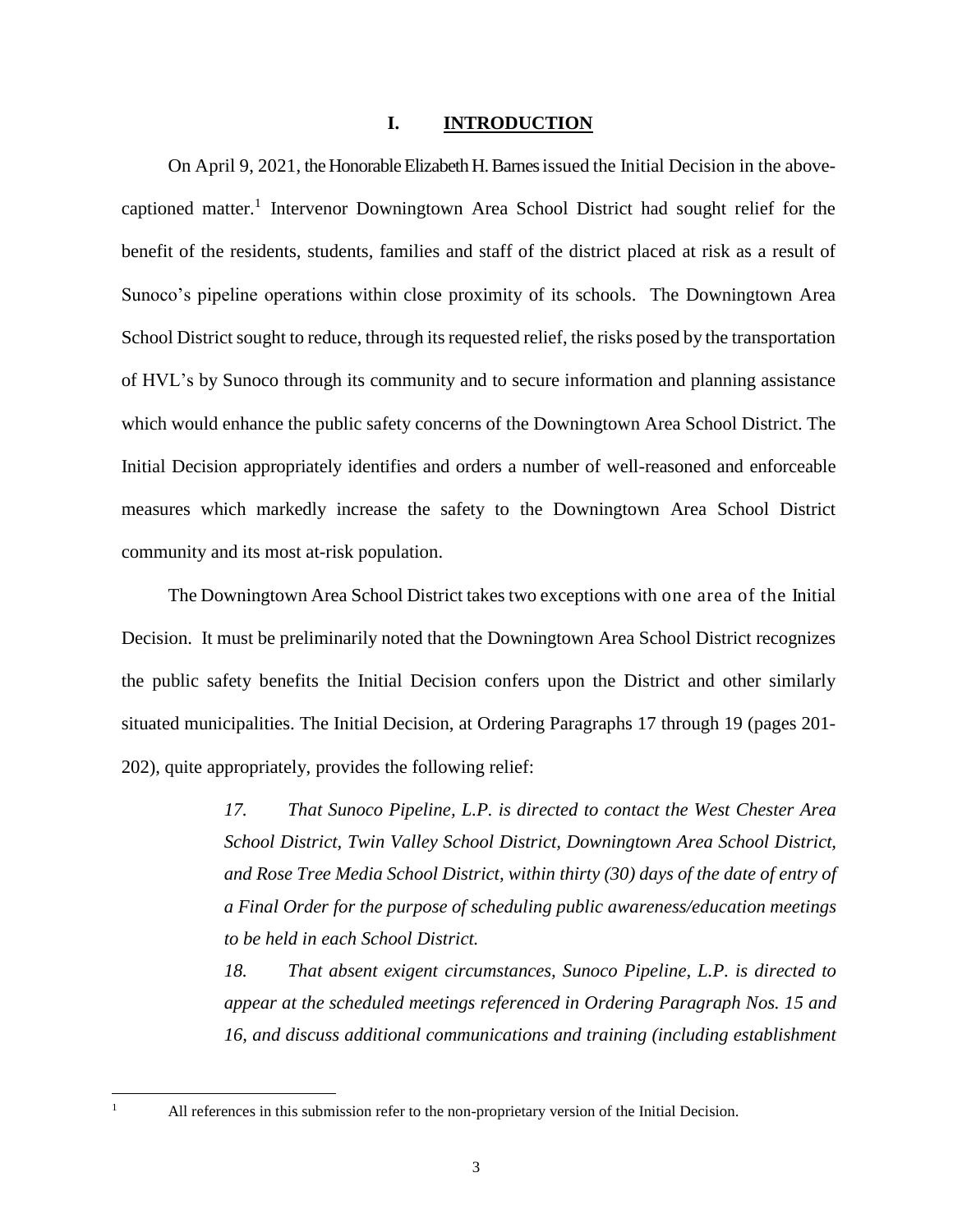*of procedures for immediate, direct notifications to municipalities and school districts of any leak or breach of the Mariner East Pipelines) and that Sunoco is directed to provide such training as reasonably requested by those parties and institute such emergency notification procedures.*

*19. That within one hundred twenty (120) days of the Final Order in this proceeding, Sunoco Pipeline, L.P. shall file with the Commission with a copy to the Bureau of Technical Utility Services for review a written plan to enhance its public awareness and emergency notification plans, including but not limited to addressing: a) direct notifications to municipalities, counties, and School Districts in high consequence areas of any leak, breach or other pipeline emergency; b) supplemental program enhancements to emergency training programs; c) plan to internal or external audits to evaluate the effectiveness of its programs; and d) corrective action plans to address any insufficiencies or weaknesses revealed through its evaluations and audits, and that a copy of the plan shall be served upon the Commission's Bureau of Technical Utility Services and Bureau of Investigation and Enforcement.*

For ease of reference, these Ordering Paragraphs are referred to as "the Relief Provisions".

The Downingtown Area School District respectfully suggests two clarifications: 1) that the financial responsibilities for the expenses incurred by the Relief Provisions place that obligation on Sunoco, and; 2) that the Relief Provisions require clear and identifiable benchmarks for compliance. The results of adopting these exceptions and modifying the Initial Decision will be increase clarity and certainty of compliance with these obligations and assure that the safety measures identified are carried out with objective fidelity.

#### **II. EXCEPTIONS**

#### **A. Exception 1**

Downingtown Area School District respectfully requests that that the financial responsibilities for the expenses incurred by the Relief Provisions be placed on Sunoco. While the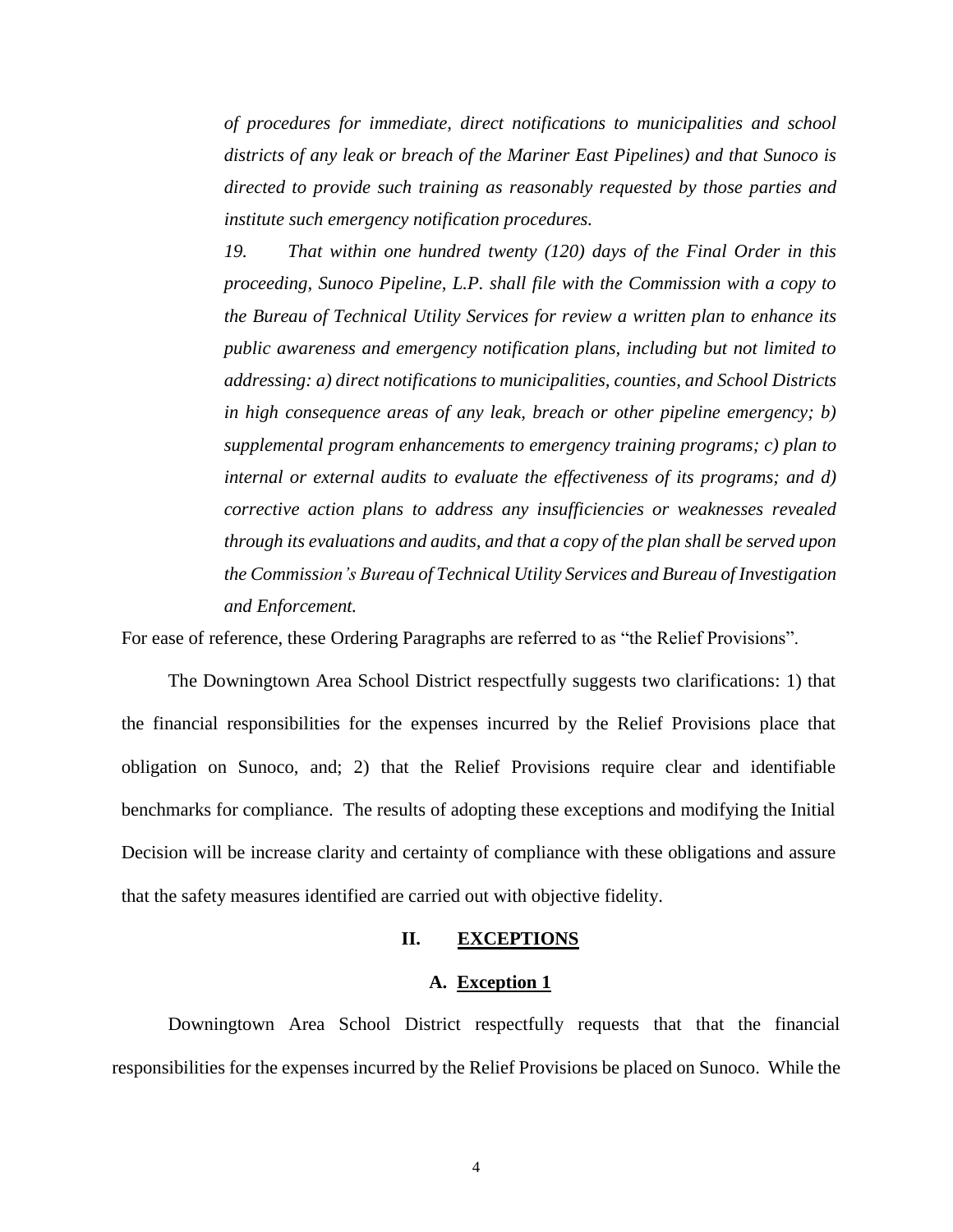Initial Decision implies Sunoco's financial responsibility to undertake the measures identified in the Relief Provisions, it does not directly order it. For reasons of certainty, the Initial Decision should be clarified to place the financial responsibility on Sunoco. The Downingtown Area School District is not seeking a "blank check" from Sunoco – rather, a recognition that the party creating the risk should not be creating additional costs for those affected. The following clarification should be adopted.

*\*All costs incurred by compliance with Ordering Paragraphs 17, 18 and 19 (and by incorporation Ordering Paragraphs 15 and 16) of this Order shall be borne by Sunoco Pipeline, L.P., including those additional costs incurred by the School Districts through participation in the events and procedures ordered by these paragraphs. The School Districts shall provide these additional costs to Sunoco within sixty (60) days of being incurred and shall not include fixed costs. Payment to the School Districts shall be made within sixty (60) days.*

## **B. Exception 2**

The Downingtown Area School District respectfully requests that the relief ordered by the

Relief Provisions require clear and identifiable benchmarks for compliance. The Relief Provisions

are supported by all the evidence and are well-reasoned, However, time frames, frequency of

contact and deliverables are not specified. The following clarifications should be adopted.

\**The parties shall agree to a schedule for the implementation of all requirements of Ordering Paragraphs Nos. 17 and 18 (and by incorporation Ordering Paragraphs Nos. 15 and 16) of this Order. This schedule shall be completed no later than 10 days before the timeframes provided by paragraphs 17 and 18. The schedule shall include: 1) the number and general timing of the public awareness/education meetings to be held in each School District; 2) the number and general timing of meetings referenced in Ordering Paragraph Nos. 15 and 16; 3) the discussion topics for additional communications and training (including establishment of procedures for immediate, direct notifications to municipalities and school districts of any leak or breach of the Mariner East Pipelines); 4) the type, description and frequency of training as reasonably requested by the School Districts that Sunoco will provide; and; 6) the form and substance of the training curriculum and the emergency response plans to be developed.* 

*\*As to Ordering Paragraph No. 19, no later than 20 days before the production of the filing Sunoco Pipeline, L.P. has been ordered to provide to the Commission (with a copy to the Bureau of Technical Utility Services) for review a written plan to enhance its public*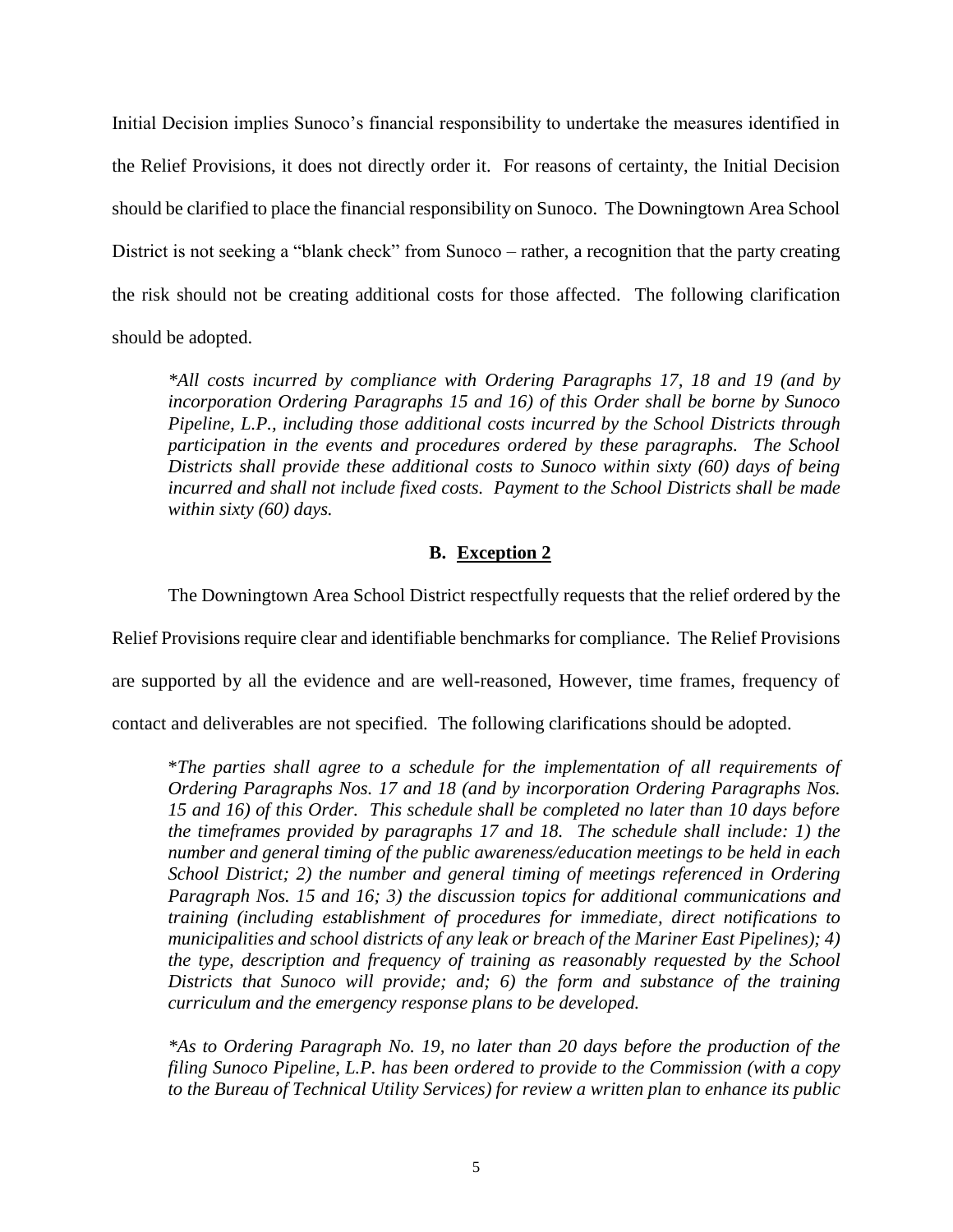*awareness and emergency notification plans, Sunoco Pipeline, L.P. shall provide to the School Districts the same plan for the School Districts' review and comments.*

An Order can never account for every potential eventuality, however by placing an obligation to communicate and agree to expectations, the goals of the Initial Decision are enhanced measurably. And, as Ordering Paragraph 43 (page 204 of the Initial Decision) provides that the Pennsylvania Public Utility Commission retains jurisdiction over any enforcement issues arising from noncompliance, the development of a schedule and identification of deliverables should not be an added burden on any party.

## **III. CONCLUSION**

Intervenor the Downingtown Area School District respectfully suggests that these modifications to the Initial Decision make the Relief Provisions clear as to financial responsibility and results. They assure success and encourage all parties to engage in dialogue, use more than mere best efforts to implement conscientiously the public safety goals of the Initial Decision and avoid any potential that this step forward for the Downingtown Area School District families (and the communities of all public bodies) with be more than simply an aspirational but ultimately hollow exercise.

Respectfully submitted,

## **LAMB MCERLANE PC**

By: \_\_\_*/s/ Guy A. Donatelli* Guy A. Donatelli Attorney I.D. # 44205 gdonatelli@lambmcerlane.com 24 East Market Street, P.O. Box 565 West Chester, Pennsylvania 19381-0565 (610) 701-4419 *Attorneys for Intervenor Downingtown Area School District*

Dated: June 3, 2021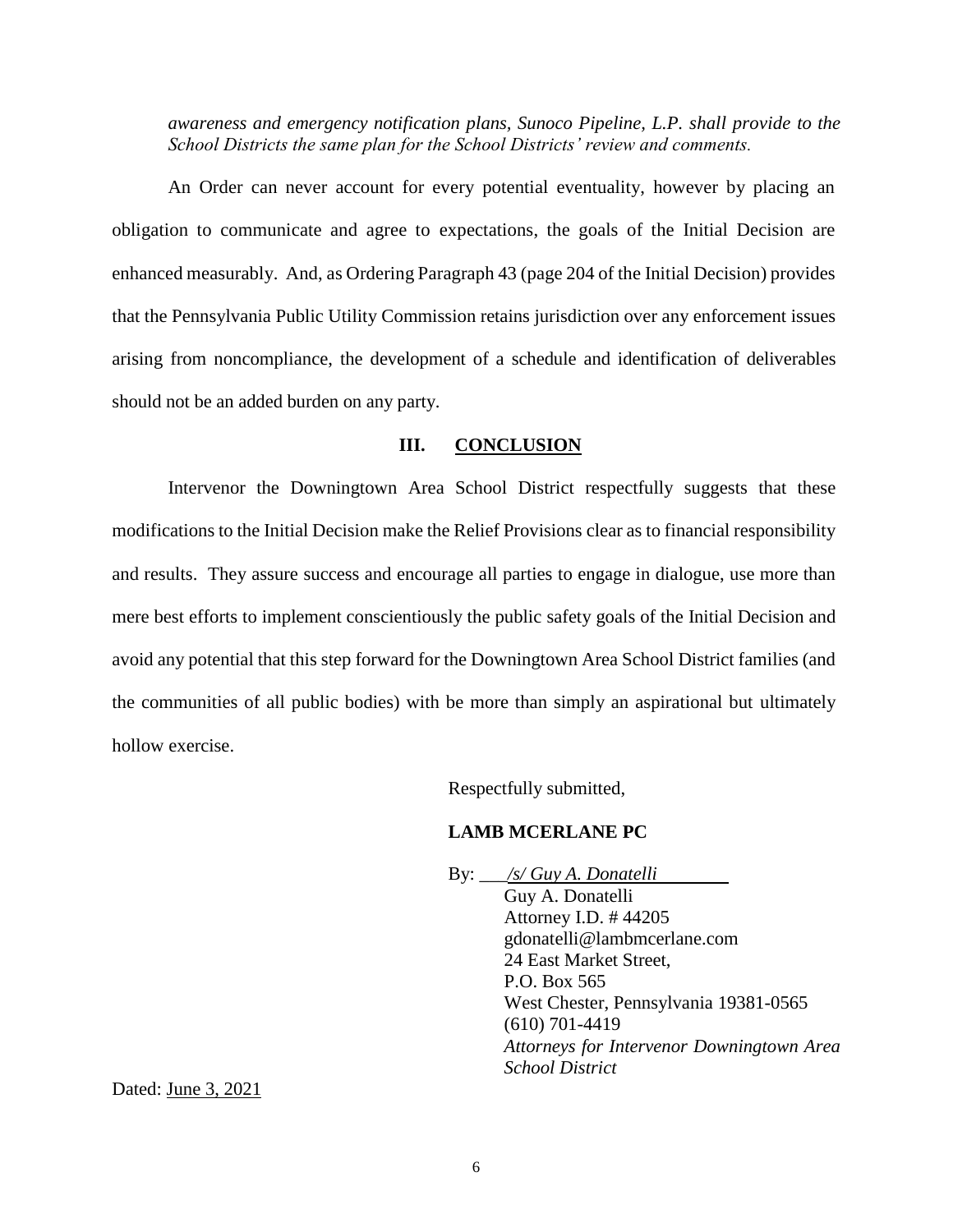## **CERTIFICATE OF SERVICE**

I hereby certify that this day I have served a copy of the Downingtown Area School District's Exceptions upon the persons listed below in the manner indicated in accordance with the requirements of 52 Pa. Code Section 1.54 (relating to service by a party).

## **Via Electronic Mail:**

Rebecca Britton 211 Andover Drive Exton, PA 19341 rbrittonlegal@gmail.com *Pro Se Complainant*

Thomas Casey 1113 Windsor Drive West Chester, PA 19380 [tcaseylegal@gmail.com](mailto:tcaseylegal@gmail.com) *Intervenor*

Melissa Dibernardino 1602 Old Orchard Lane West Chester, PA 19380 lissdibernardino@gmail.com *Pro Se Complainant*

Virginia Marcille-Kerslake 103 Shoen Road Exton, PA 19341 vkerslake@gmail.com *Pro Se Intervenor*

Josh Maxwell 4 W. Lancaster Avenue Downingtown, PA 19335 [jmaxwell@downingtown.org](mailto:jmaxwell@downingtown.org) *Intervenor*

Gerald McMullen 200 Hillside Drive Exton, PA 19341 *Pro Se Complainant*

Laura Obenski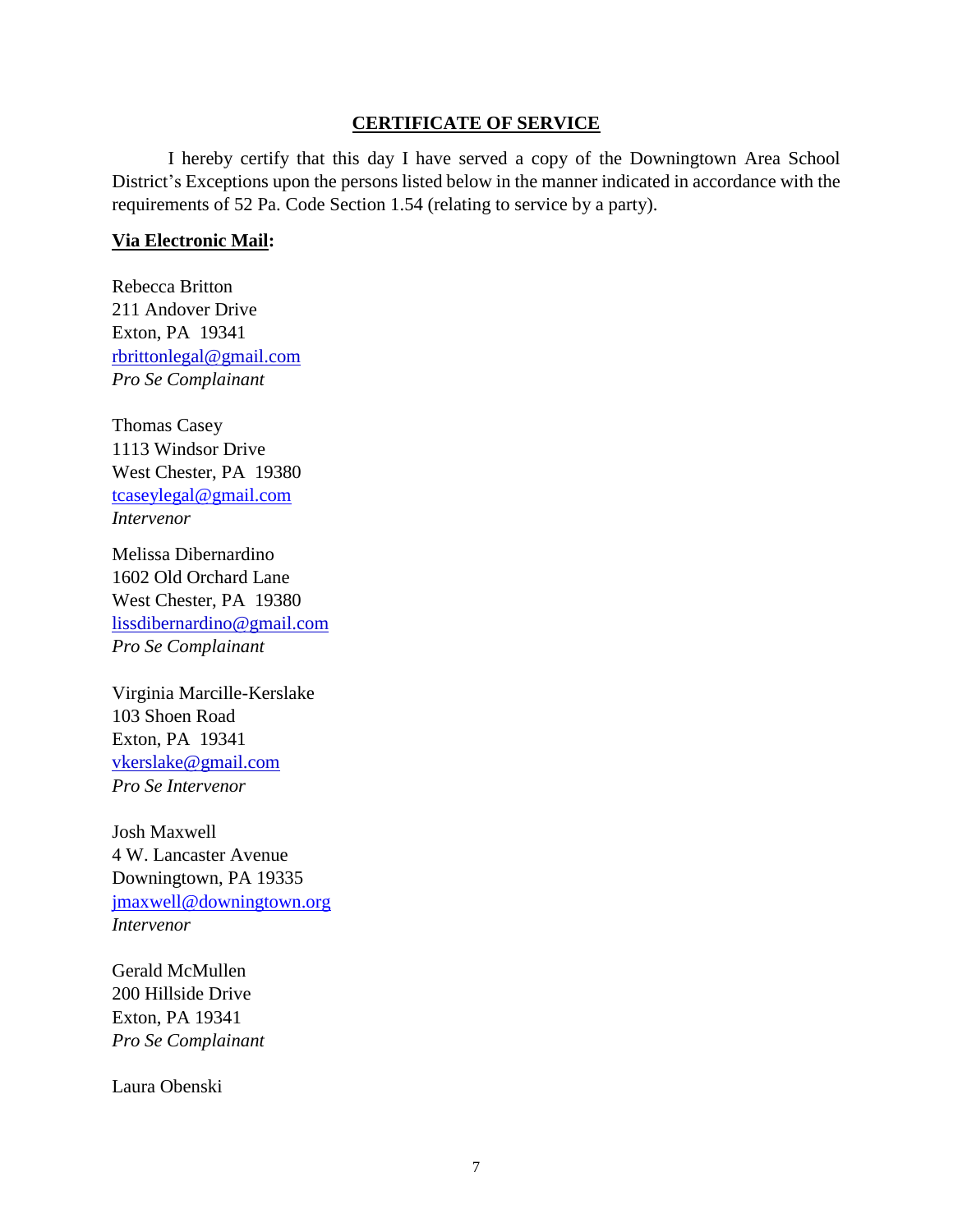### 14 S. Village Avenue

Exton, PA 19341

ljobenski@gmail.com *Pro Se Complainant*

Michael Walsh 12 Hadley Lane Glen Mills, PA 19342 *Pro Se Complainant*

Michael Bomstein, Esq. Pinnola & Bomstein Land Title Building, Suite 705 100 South Broad Street Philadelphia, PA 19110 [mbomstein@gmail.com](mailto:mbomstein@gmail.com) *Representing Complainants*

Curtis Stambaugh, Asst. General Counsel Sunoco Pipeline LP 212 N Third Street, Suite 201 Harrisburg, PA 17101 Curtis.stambaugh@energytransfer.com *Representing Sunoco Pipeline LP*

Robert D. Fox, Esq. Neil S. Witkes, Esq. Diana A. Silva, Esq. Manko Gold Katcher & Fox LLP 401 City Avenue, Suite 901 Bala Cynwyd, PA 19004 [rfox@mankgold.com](mailto:rfox@mankgold.com) nwitkes@mankgold.com dsilva@mankgold.com *Representing Sunoco Pipeline LP*

Thomas J Sniscak, Esq. Whitney E. Snyder, Esq. Hawke Mckeon and Sniscak LLP 100 N. Tenth Street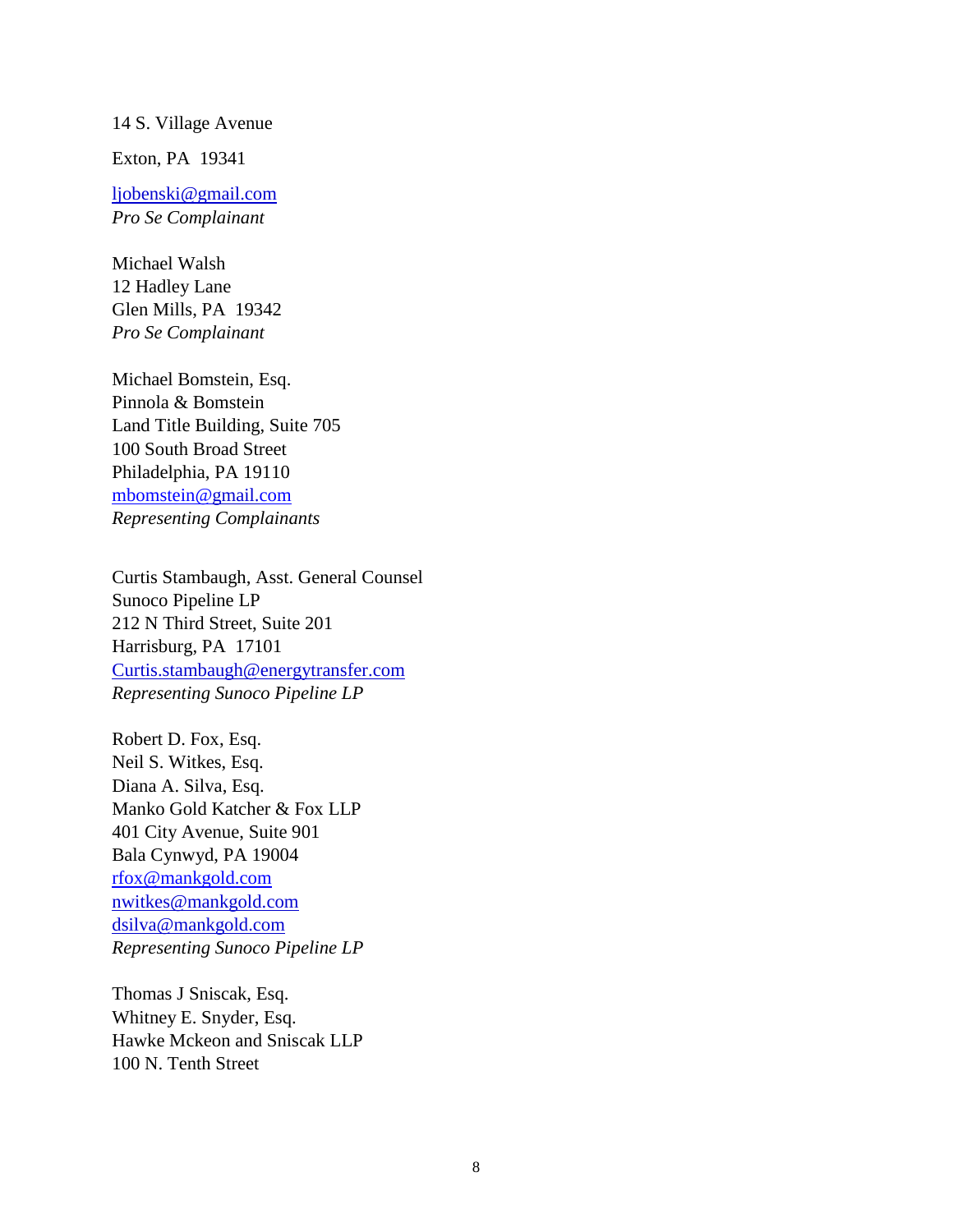Harrisburg, PA 17101 tjsniscak@hmslegal.com wesnyder@hmslegal.com *Representing Sunoco Pipeline LP*

Rich Raiders, Esq. Raiders Law PC 606 North 5<sup>th</sup> Street Reading, PA 19601 rich@raiderslaw.com *Representing Intervenor Andover Homeowners' Association, Inc.*

Anthony D. Kanagy, Esq. Garrett P. Lent, Esq. Post & Schell P.C. 17 N Second Street,  $12<sup>th</sup>$  Fl. Harrisburg, PA 17101-1601 [akanagy@postschell.com](mailto:akanagy@postschell.com) glent@postschell.com *Representing Intervenor Range Resources Appalachia*

Erin McDowell, Esq. 3000 Town Center Blvd Canonsburg, PA 15317 emcdowell@rangeresources.com *Representing Intervenor Range Resources Appalachia* 

Leah Rotenberg Esq. Mays, Connard & Rotenberg LLP 1235 Penn Avenue, Suite 202 Wyomissing, PA 19610 rotenberg@mcr-attorneys.com *Representing Intervenor Twin Valley School District* 

Andrew D. H. Rau, Esq. Ryan M. Jennings, Esq. Matthew N. Korenoski Unruh Turner Burke & Frees P.O. Box 515 West Chester, PA 19381-0515 [arau@utbf.com](mailto:arau@utbf.com) [rjennings@utbf.com](mailto:rjennings@utbf.com) [mkorenoski@utbf.com](mailto:mkorenoski@utbf.com) *Representing Intervenor West Whiteland Township*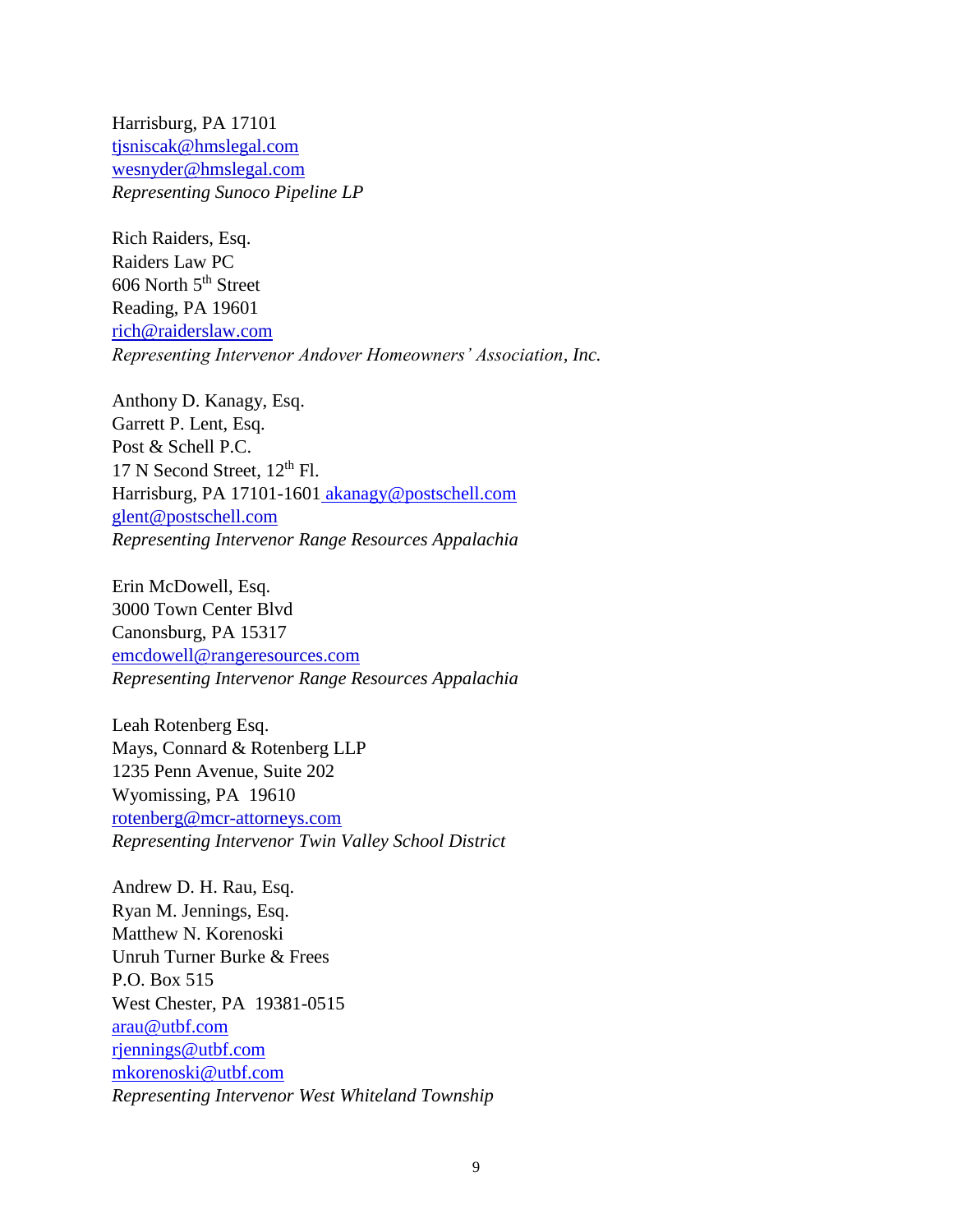Mark L. Freed, Esq. Curtin & Heefner LLP Doylestown Commerce Center 2005 S. Easton Road, Suite 100 Doylestown, PA 18901 [mlf@curtinheefner.com](mailto:mlf@curtinheefner.com) [jaw@curtinheefner.com](mailto:jaw@curtinheefner.com) *Representing Intervenors Uwchlan Township and County of Chester*

James R. Flandreau, Esq. Paul, Flandreau & Berger, LLP 320 West Front Street Media, PA 19063 jflandreau@pfblaw.com *Representing Intervenor Middletown School District*

Melissa A. Lovett, Esq. Delaware County Solicitor's Office 201 W. Front Street Media, PA 19063 lovettm@co.delaware.pa.us *Representing Intervenor County of Delaware* 

Guy A. Donatelli, Esq. Lamb McErlane PC 24 East Market Street P.O. Box 565 West Chester, PA 19381 gdonatelli@lambmcerlane.com *Representing Intervenors East Goshen Township and Rose Tree Media School District* 

James C. Dalton, Esq. Unruh Turner Burke & Frees, PC P.O. Box 515 West Chester, PA 19381-0515 jdalton@utbf.com *Representing Intervenor West Chester Area School District* 

James J. Byrne, Esq. Kaitlyn T. Searls, Esq. McNichol Byrne & Matlawski, P.C. 1223 N. Providence Road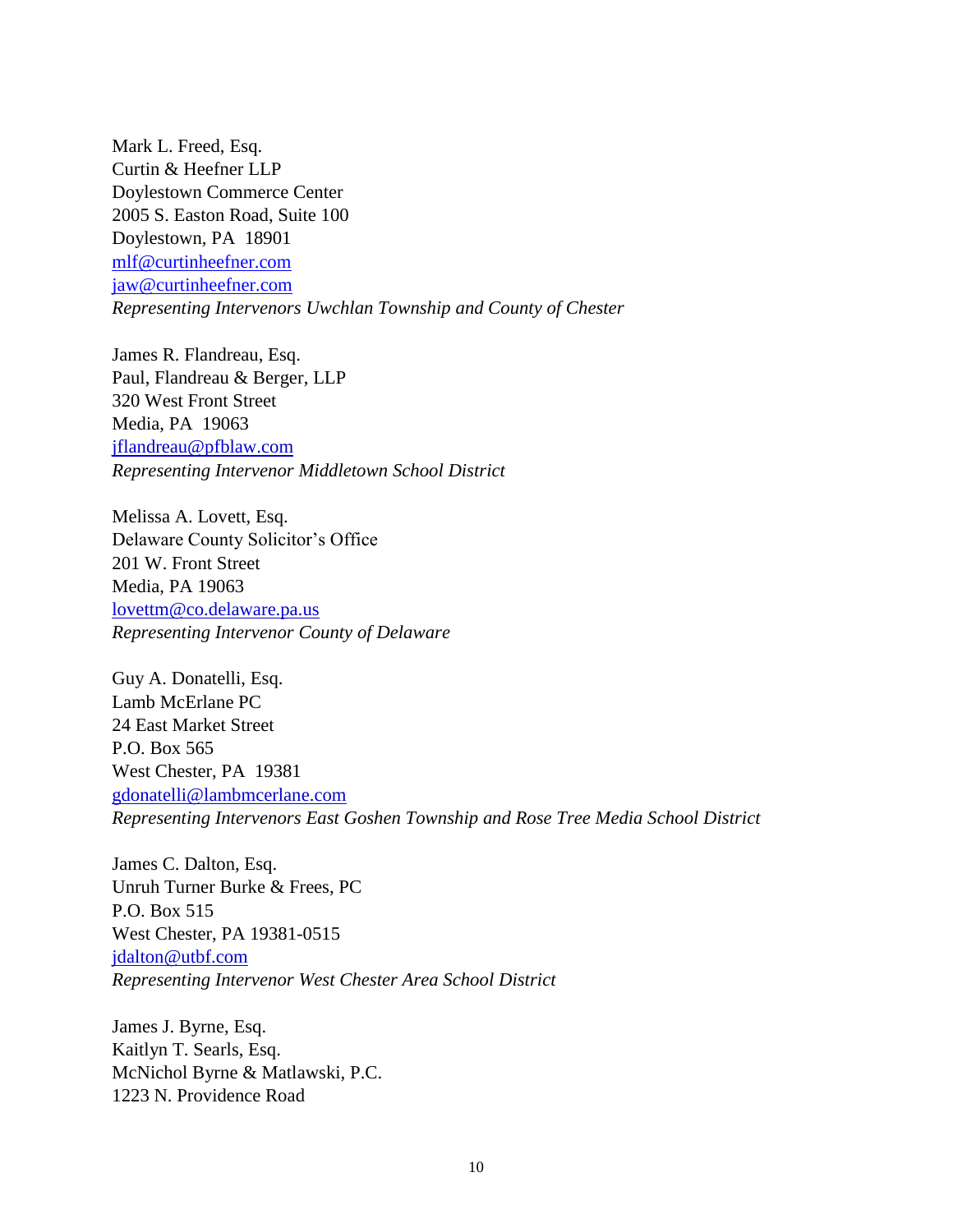Media, PA 19063 [jjbyrne@mbmlawoffice.com](mailto:jjbyrne@mbmlawoffice.com) ksearls@mbmlawoffice.com *Representing Intervenor Thornbury Township* 

Michael P. Pierce, Esq. Pierce & Hughes, P.C. 17 Veterans Square P.O. Box 604 Media, PA 19063 [mpierce@pierceandhughes.com](mailto:mpierce@pierceandhughes.com) *Representing Intervenor Edgmont Township*

Joseph O. Minott, Esq. Alexander G. Bomstein, Esq. Ernest L. Welde, Esq. Kathryn Urbanowicz, Esq. Clean Air Council 135 S. 19th Street, Suite 300 Philadelphia, PA 19103 [joe\\_minott@cleanair.org](mailto:joe_minott@cleanair.org) [abomstein@cleanair.org](mailto:abomstein@cleanair.org) [lwelde@cleanair.org](mailto:lwelde@cleanair.org) [kurbanowicz@cleanair.org](mailto:kurbanowicz@cleanair.org)

## **Via First Class Mail:**

Meghan Flynn 212 Lundgren Road Lenni, PA 19052 *Pro Se Complainant*

Rosemary Fuller 226 Valley Road Media, PA 19063 *Pro Se Complainant*

Melissa Haines 176 Ronald Road Aston, PA 19014 *Pro Se Complainant*

Nancy Harkins